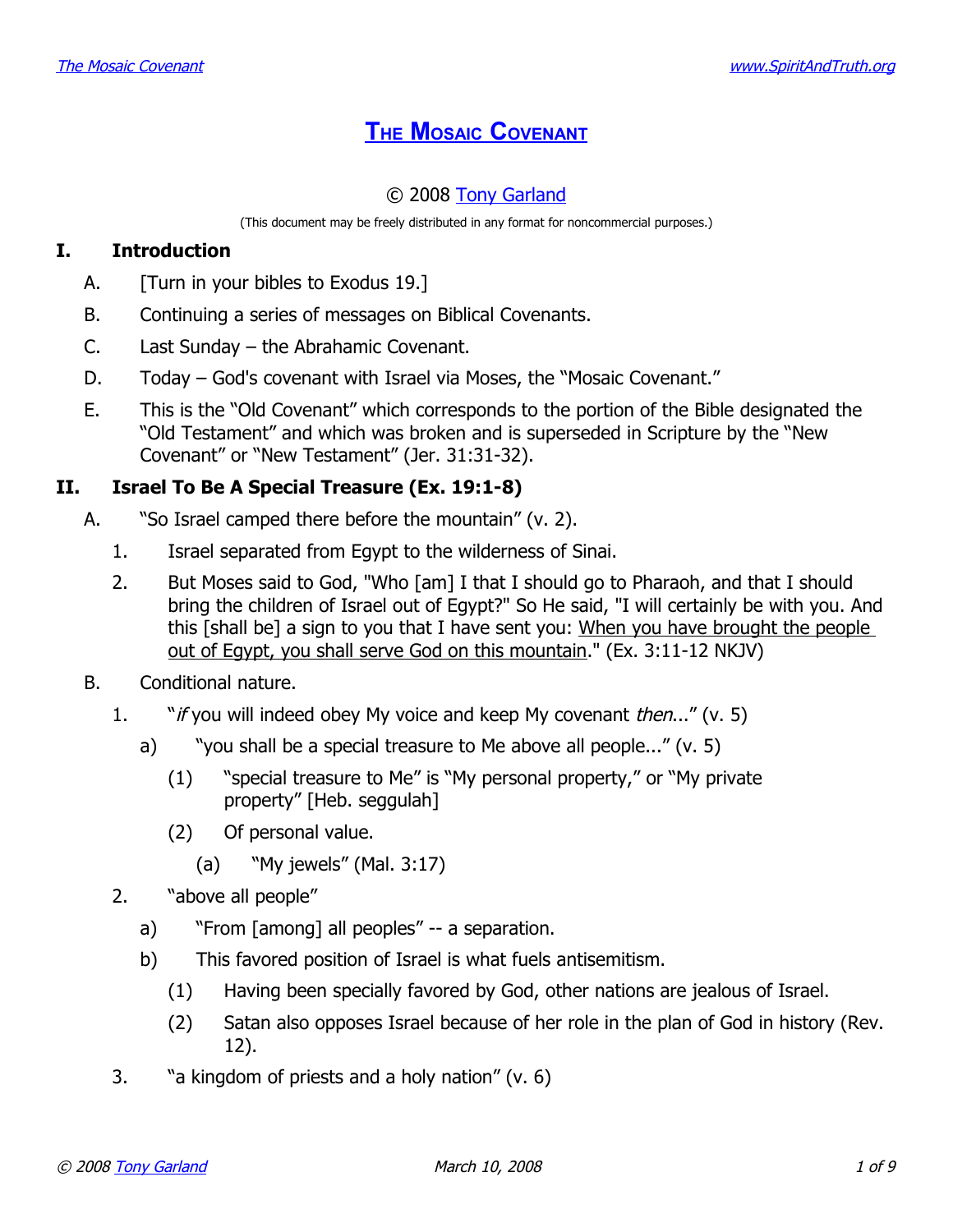- a) That each individual was to act as if he were dedicated to ministering to God.
- b) A "holy nation" in the sense of being *separated to God.*
- c) Also a revelation of God's law and character to the other nations of the world.
- C. Israel's voluntary acceptance of the conditions.
	- 1. "So Moses ... laid before them all these words..." (v. 7)
	- 2. "All the people answered... 'All that the Lord has spoken we will do.'" (v. 8)
	- 3. A bilateral agreement between God and the nation.
		- a) Israel is now responsible to uphold her promises or risk breaking the covenant.
- D. Many people claim they are 'basically good' and that they keep them.
	- 1. Most people, including Christians, can't even enumerate them.
	- 2. Jesus showed the true nature of sin involving the heart and motives (Mtt. 5).
	- 3. Rabbis have identified a total of 6[1](#page-1-0)3 commands $^1$  consisting of 248 'thou shalts' and 365 'thou shalt nots.'[2](#page-1-1)

2 August 2001, p. 26, [<http://www.foi.org>](http://www.foi.org/)

 $\ddagger$ 

<span id="page-1-0"></span><sup>&</sup>quot;The 613 commandments of the Mosaic Law cannot simply be divided into categories of commandments, laws, and statutes. The fact is that these Hebrew words are used interchangeably for all of them. They may have a slight shade of emphasis here and there but sometimes the same order could be called a commandment, a statute, a law, etc. There is really no clear way of defining which order falls into which category. There are basically 613 laws, 613 commandments, and 613 statutes." Ariel Ministries Newsletter, (Tustin, CA: Ariel Ministries), Fall 2001, [<http://www.ariel.org>](http://www.ariel.org/). "According to Jewish thinking, God chose the Jewish people to be the source of light in the world. They were to study the rule of law given to them and obey it--to take the 613 mitzvot (365 'thou shalts,' 248 'thou shalt nots') and incorporate them into their daily lives." Israel My Glory (Friends of Israel Gospel Ministry), July/

<span id="page-1-1"></span><sup>&</sup>quot;Rabbi Simelai expounded, 'Six hundred and thirteen commandments were given to Moses, three hundred and sixtyfive negative ones, corresponding to the number of the days of the solar year, and two hundred forty-eight positive commandments, corresponding to the parts of man's body. . . . David came and reduced them to eleven. . . (Ps. 15). Isaiah came and reduced them to six. . . (Isa. 33:24). Micah came and reduced them to three. . . (Mic. 6:8). Isaiah again came and reduced them to two. . . (Isa. 56:1). Amos came and reduced them to a single one, as it is said, For thus says the Lord to the house of Israel. Seek Me and live. Habakkuk further came and based them on one, as it is said, But the righteous shall live by his faith (Hab. 2:4)'. " Babylonian Talmud, Makkot 24A-B, cited in Jacob Neusner, A Rabbi Talks With Jesus (Montreal, Quebec: McGill-Queen's University Press, 1993), pp. 107-108.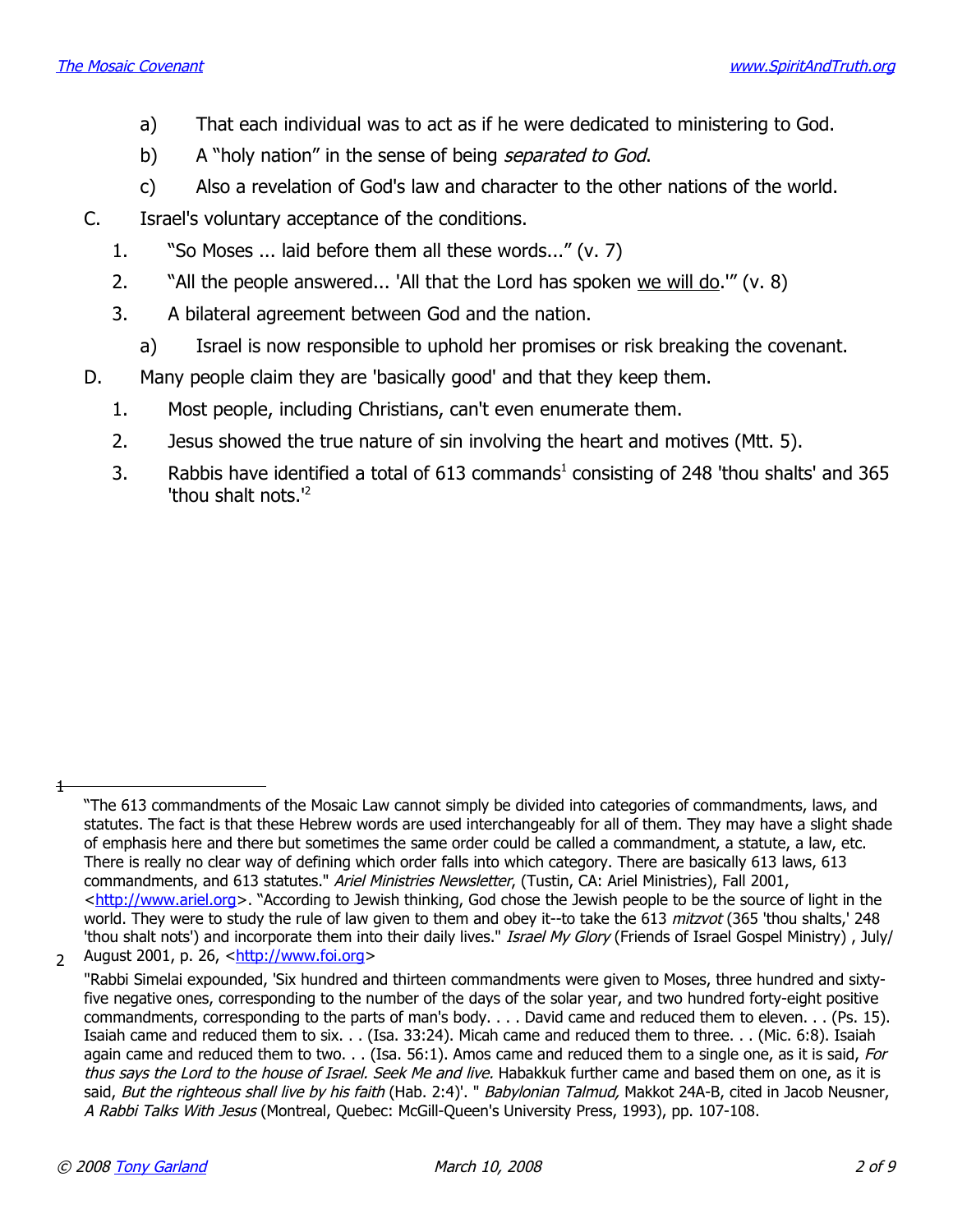- a) Tassels (*tsitsith*) on garments (Num. 15:38-41) are tied in a pattern which includes knots meant to enumerate the 61[3](#page-2-0) commands ( $m$ itzvot).<sup>3</sup>
- b) Bar-Mitzvah, son of command a boy who comes of age and is now directly responsible before God for keeping the law. No longer under father's cover.

## **III. The Ten Commandments (Ex. 20:1-17)**

- A. These ten commands receive special emphasis.
- B. Written directly by the finger of God (Ex. 31:18; 32:16; 34:1,28).
- C. Written on tablets of stone whereas others were written on a scroll.
- D. Spoken by God, out of the midst of the fire on the mountain, directly to the people of Israel (Ex. 19:9,17; Deu. 4:12-13; 5:22-26; 9:10,16; 10:4).

## **IV. Ratification Of The Covenant By Israel (Ex. 24:1-8)**

- A. A *national* covenant.
	- 1. All the people answered with one voice (v. 3)
		- a) The response of the *nation*. The nation of Israel is a party to the covenant as a people group.
	- 2. The giving of the law was uniquely Israel's.
		- a) And what great nation [is there] that has [such] statutes and righteous judgments as are in all this law which I set before you this day? (De 4:8 NKJV)
		- b) He declares His word to Jacob, His statutes and His judgments to Israel. He has not dealt thus with any nation; And [as for His] judgments, they have not known them. Praise the LORD! (Ps 147:19-20 NKJV)
		- c) "Remember the Law of Moses, My servant, Which I commanded him in Horeb for all Israel, [With the] statutes and judgments. (Mal 4:4 NKJV)
- B. A written covenant
	- 1. Moses wrote all the words of the Lord (v. 4)
	- 2. This is a separate covenant from the previous one made with Abraham.
	- 3. It concerns the law given through Moses to *this specific nation*.
	- 4. Called "the Book of the Covenant" (v. 7)

3

<span id="page-2-0"></span><sup>&</sup>quot;The Tsitsith were originally directed to be of white threads, with one thread of deep blue in each fringe. According to the tradition, each of these white fringes is to consist of eight threads, one of them wound round the others: first, seven times with a double knot; then eight times with a double knot  $(7 + 8$  numerically =  $\pi$ ); then eleven times with a double knot (11 numerically = הוה אחד); and lastly thirteen times (13 numerically =  $x$ ; or together  $n \sin \lambda$ , Jehovah One). Again, it is pointed out that as Tsitsith is numerically equal to 600 (ציציה), this with the eight threads and five knots, gives the number 613, which is that of the Commandments. At present the *Tsitsith* are worn as a special undergarment. . .or on the Tallith or prayer mantle, but anciently they seem to have been worn on the outer garment itself." Alfred Edersheim, The Life and Times of Jesus The Messiah (MA: Hendrickson Publishers, 1995), footnote 5, p. 192.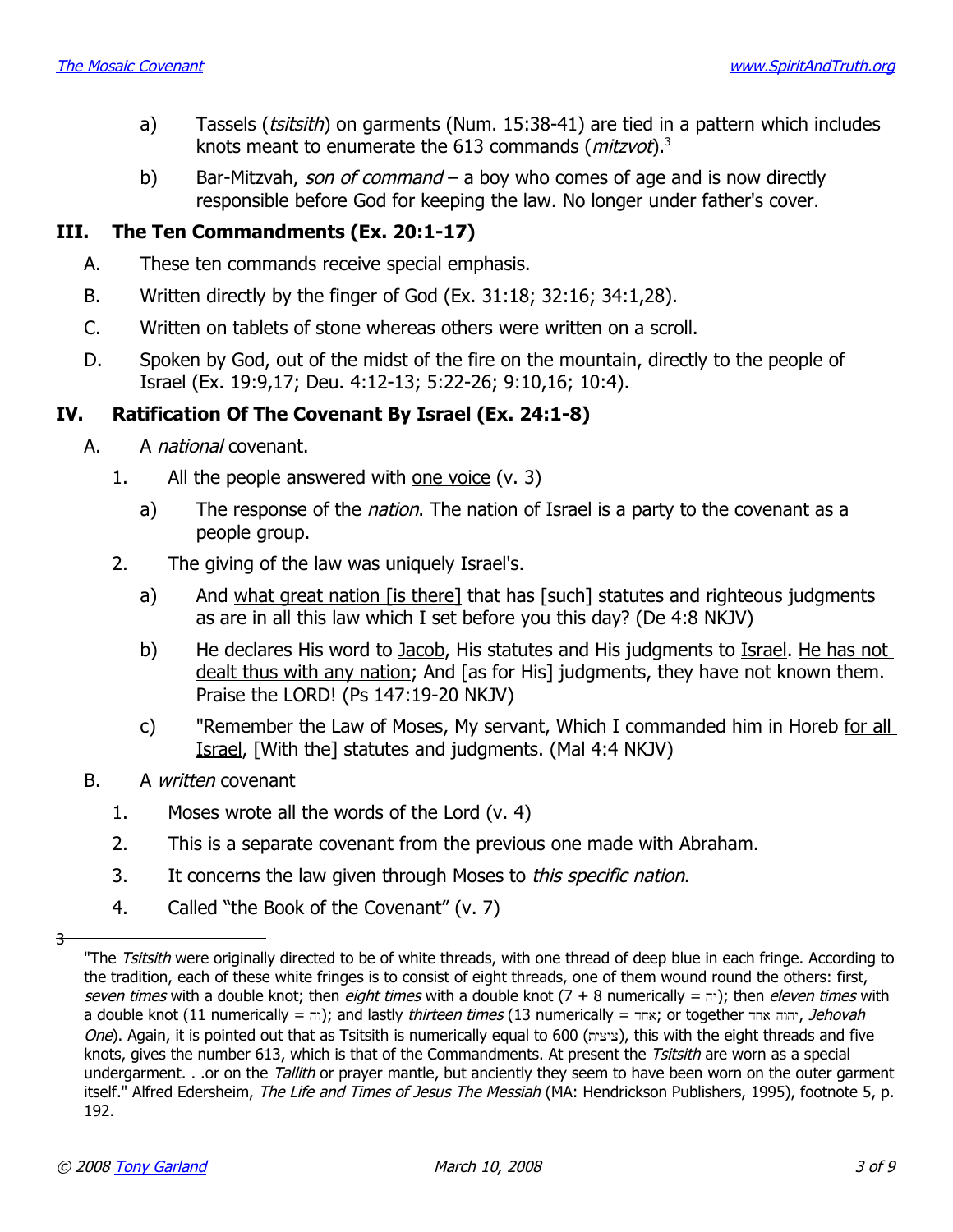- C. A conditional covenant.
	- 1. Volitional agreement to the stipulations of the agreement. All the words which the Lord has said we will do (vv. 3, 7).
	- 2. Blessings on obedience, curses on disobedience (Le. 26:3-13; Lev. 26:44-45; Deu. 28:1-14; 2K. 23:2-3; 2K. 23:25).
	- 3. Example: Lev. 26:14-18

'But if you do not obey Me, and do not observe all these commandments, and if you despise My statutes, or if your soul abhors My judgments, so that you do not perform all My commandments, [but] break My covenant, I also will do this to you: I will even appoint terror over you, wasting disease and fever which shall consume the eyes and cause sorrow of heart. And you shall sow your seed in vain, for your enemies shall eat it. I will set My face against you, and you shall be defeated by your enemies. Those who hate you shall reign over you, and you shall flee when no one pursues you. 'And after all this, if you do not obey Me, then I will punish you seven times more for your sins. (Le 26:14-18 NKJV)

- D. A *blood* covenant
	- 1. Ratified by the sprinkling of blood on the people (v. 8)
	- 2. "This is the blood of the covenant which the Lord has made with you..."
	- 3. "...according to these words."
		- a) Emphasizing once again that this covenant concerns the written law given at Sinai.

### **V. The Sabbath As The Sign Of The Covenant**

- A. Before the giving of the law, in the wilderness, Israel was told not to gather manna on the sabbath as it would not be given that day. On Friday, enough manna would be given for both Friday and Saturday (Ex. 16:23-29).
	- 1. The theme: rest in obedience to the Lord and He will provide what is needed.
- B. The fourth commandment (Ex. 20:8-11).
- C. Pronounced as a "sign" of the covenant (Ex. 31:13-16).
- D. Mandatory day of rest from sundown Friday to sundown Saturday.
	- 1. Violation was punishable by death (Num. 15:32-36).
- E. Intended to follow the pattern established in the creation week (Ex. 20:11).

### **VI. The Breaking Of The Covenant**

- A. Prophesied by God to Moses
	- 1. Now the LORD appeared at the tabernacle in a pillar of cloud, and the pillar of cloud stood above the door of the tabernacle. And the LORD said to Moses: "Behold, you will rest with your fathers; and this people will rise and play the harlot with the gods of the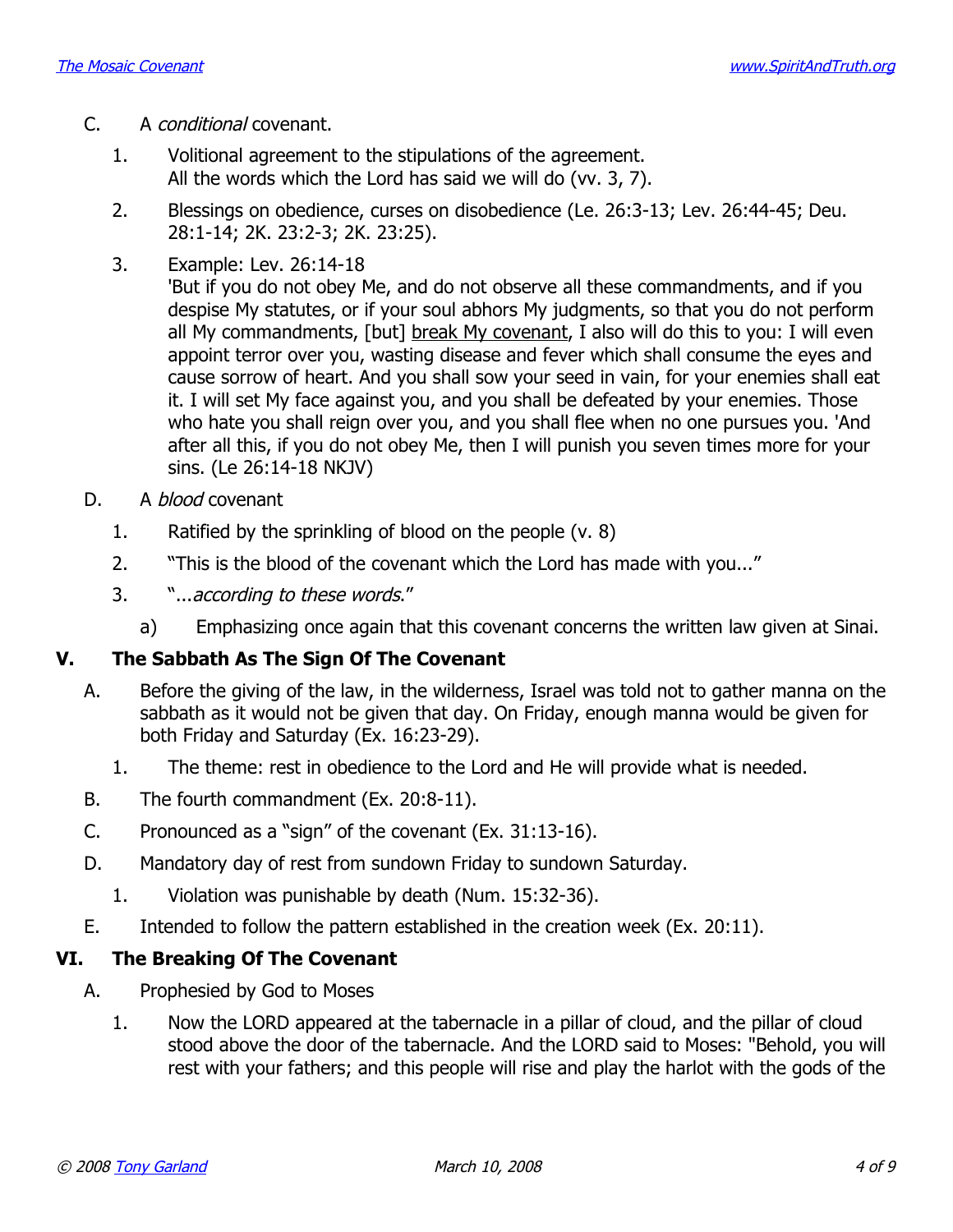foreigners of the land, where they go [to be] among them, and they will forsake Me and break My covenant which I have made with them." (De 31:15-16 NKJV)

- 2. "When I have brought them to the land flowing with milk and honey, of which I swore to their fathers, and they have eaten and filled themselves and grown fat, then they will turn to other gods and serve them; and they will provoke Me and break My covenant." (De 31:20 NKJV)
- B. Pronounced by Jeremiah
	- 1. "They have turned back to the iniquities of their forefathers who refused to hear My words, and they have gone after other gods to serve them; the house of Israel and the house of Judah have broken My covenant which I made with their fathers." (Jer 11:10 NKJV)
	- 2. Superseded by the New Covenant.
		- a) "Behold, the days are coming, says the LORD, when I will make a new covenant with the house of Israel and with the house of Judah- "not according to the covenant that I made with their fathers in the day [that] I took them by the hand to lead them out of the land of Egypt, My covenant which they broke, though I was a husband to them, says the LORD." (Jer 31:31-32 NKJV)
		- b) This covenant was ratified by the spilling of Jesus blood at the crucifixion as commemorated by the cup of wine at the last supper (Mtt. 26:28; Mark 14:24; Luke 22:20; 1Cor. 11:25; Heb. 12:24).

### **VII. Summary - Relevance Of The Mosaic Covenant Today**

- A. Relevance for people of faith:
	- 1. The law is an all-or-nothing proposition
		- a) For as many as are of the works of the law are under the curse; for it is written, "Cursed [is] everyone who does not continue in all things which are written in the book of the law, to do them." (Ga 3:10 NKJV)
		- b) And I testify again to every man who becomes circumcised that he is a debtor to keep the whole law. (Ga 5:3 NKJV)
		- c) For whoever shall keep the whole law, and yet stumble in one [point], he is guilty of all. For He who said, "Do not commit adultery," also said, "Do not murder." Now if you do not commit adultery, but you do murder, you have become a transgressor of the law. (Jas 2:10-11 NKJV)
	- 2. The law *cannot* be kept today.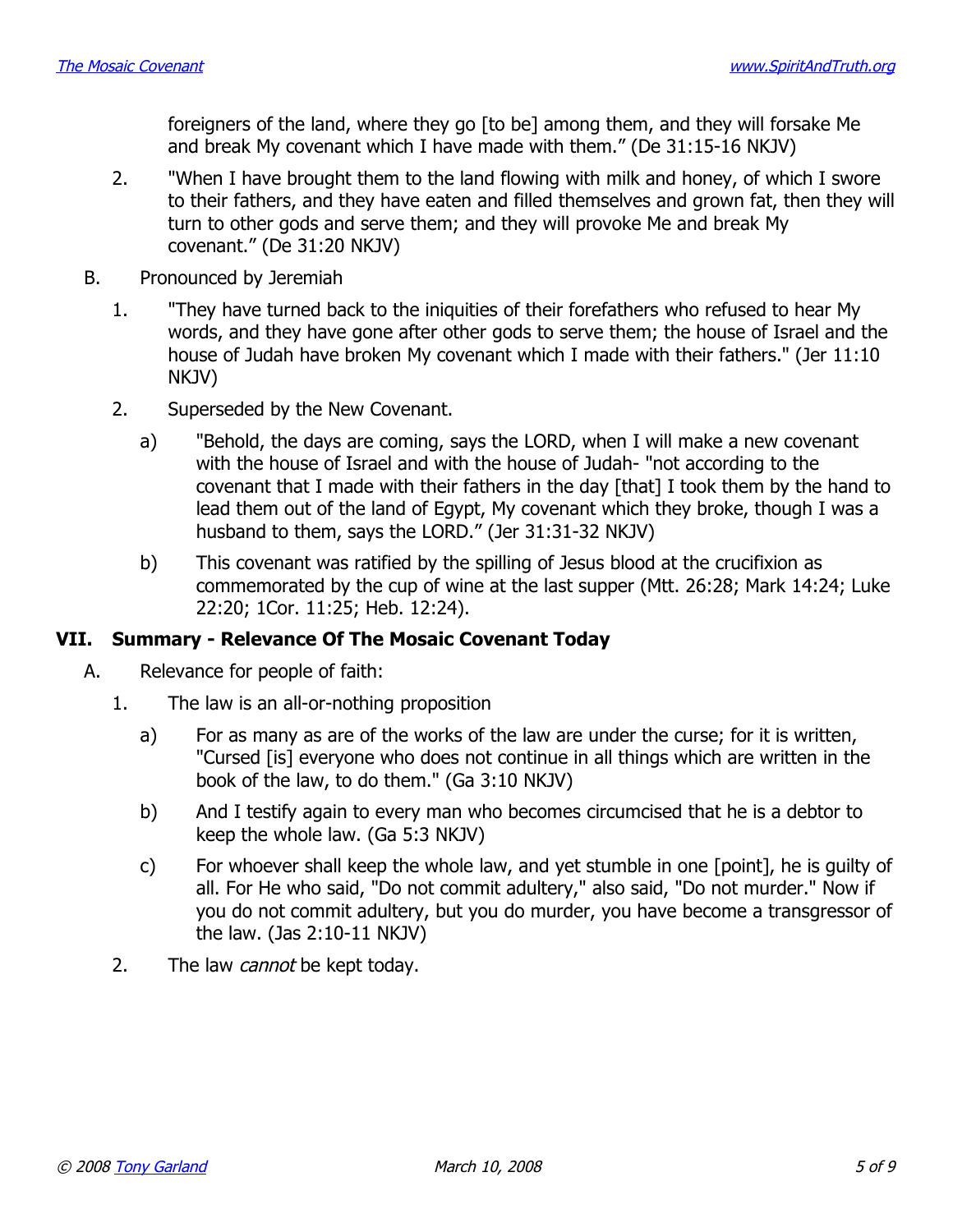- a) Even a perfect man, untainted by the sin of Adam, could not keep it *today*.
- b) Ever since the Temple and sacrificial system were destroyed in 70 A.D., it has been impossible to keep the law.
- c) Innovative rabbinical substitutions and legalistic Christian interpretations which attempt to bypass the details of the law given to Moses refuse to accept the reality of the missing Temple and rent veil (Luke 23:45; Heb. 10:19-20).
- d) Attempts to separate or compartmentalize the law and then keep a portion thereof will not satisfy God.
	- (1) Example: the "Christian Sabbath"
		- (a) Those who think they are "keeping the Sabbath" on Sundays are mistaken. The Sabbath was, is, and always will be on Saturday.
		- (b) Redefining the Sabbath as "Sunday" is not scriptural and evidences an unwillingness to accept our freedom in Christ from the law (Rom. 14:5-6).
		- (c) An attempt to "keep the Big Ten" by redefining one to match Christian revisionism.
		- (d) Often reflects an unwillingness to recognize two very important facts concerning the Law of Moses:
			- i) The law was given to the nation Israel and not to other nations.
				- a) See the Jerusalem counsel concerning the pronouncement concerning what was required of Gentile believers (Acts 15).
			- ii) It was broken by Israel and is no longer serviceable!
	- (2) One can 'practice' a day of rest in recognition of creation week, but it's best not to think of it as "keeping the Sabbath" which was on Saturday and was a sign of the Mosaic Covenant made with Israel.
- 3. The Mosaic Covenant has already been broken and rendered obsolete.
	- a) The old covenant is obsolete and vanishing (Heb. 8:13).
	- b) People of faith are not under the Mosaic Law (Gal. 3:25; 5:18).
		- (1) But the Scripture has confined all under sin, that the promise by faith in Jesus Christ might be given to those who believe. But before faith came, we were kept under guard by the law, kept for the faith which would afterward be revealed. Therefore the law was our tutor [to bring us] to Christ, that we might be justified by faith. But after faith has come, we are no longer under a tutor. (Ga 3:22-25 NKJV)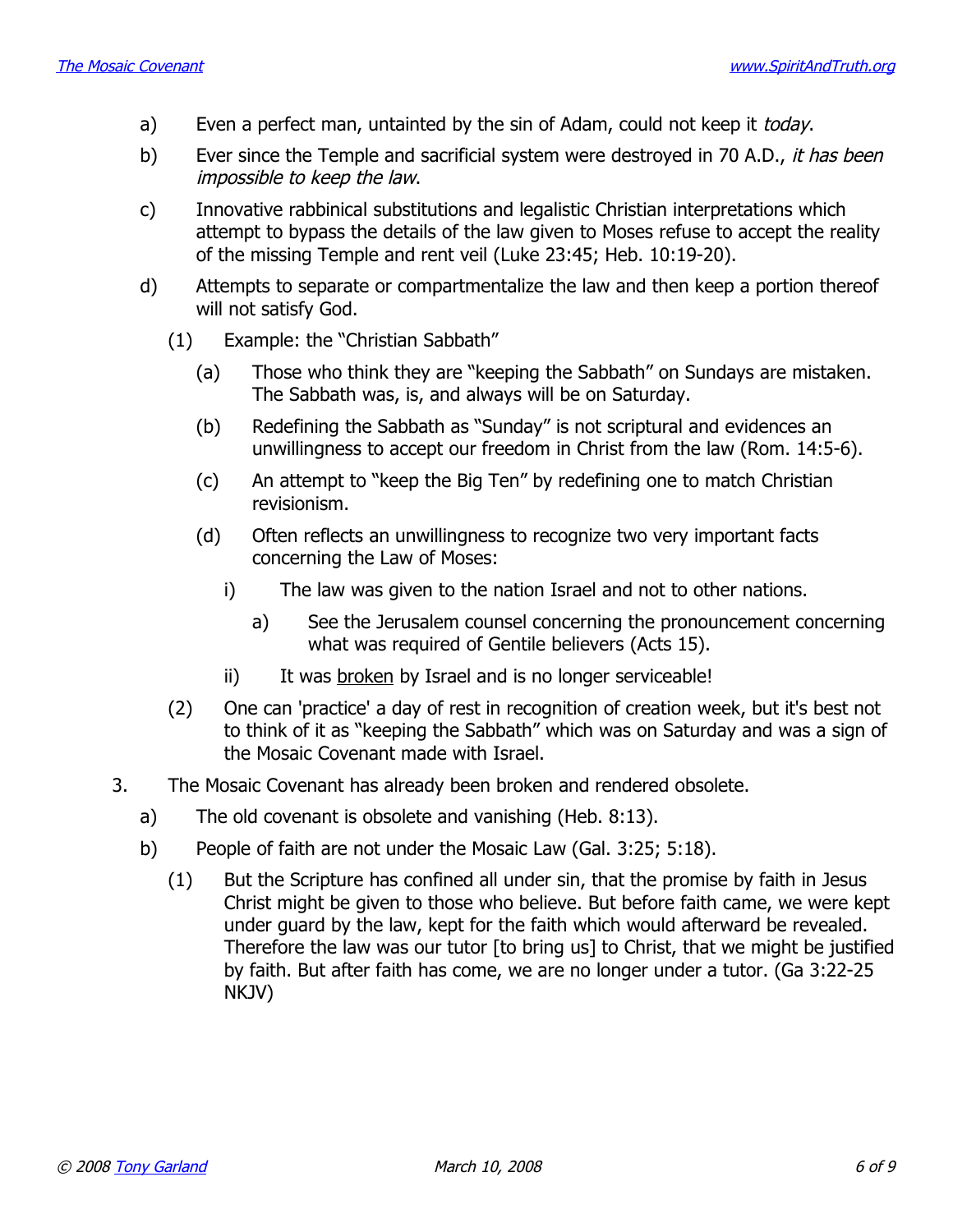- (a) "Tutor" is a term from which we get the word 'pedagogue,' but which might be better rendered as "guardian" -- one who supervises, watches over, or guards a young child on behalf of the parents.<sup>[4](#page-6-0)</sup>
- (2) You have become estranged from Christ, you who [attempt to] be justified by law; you have fallen from grace. (Ga 5:4 NKJV)
	- (a) These are very strong words from Paul!
- c) Salvation by faith is based on the blessings of the Abrahamic Covenant-which preceded the Mosaic covenant and is independent of it (Gal. 3:7-18).
- 4. People of Faith will not be judged by the law.
	- a) Christ has redeemed us from the curse of the law, having become a curse for us (for it is written, "Cursed [is] everyone who hangs on a tree"), that the blessing of Abraham might come upon the Gentiles in Christ Jesus, that we might receive the promise of the Spirit through faith. (Ga 3:13-14 NKJV)
	- b) Believers participate in the blessing of Abraham (Gen. 12:3) via faith in Christ (Gal. 3:8, 14) who fulfilled the law (Mat. 5:17; Rom 10:4).
		- (1) For Christ [is] the end of the law for righteousness to everyone who believes. (Rom. 10:4 NKJV)
	- c) Believers are now subject to the law of Christ, the law of the Spirit (Rom. 8:2; 1Cor. 9:21; Gal. 6:2; Jas. 1:25; 2:12).
		- (1) But the fruit of the Spirit is love, joy, peace, longsuffering, kindness, goodness, faithfulness, gentleness, self-control. Against such there is no law. (Ga 5:22-23 NKJV)
- B. Relevance for those who reject God:
	- 1. Shows the need of salvation by grace through faith and not by good deeds.
		- a) The 613 laws reveal our inability to be righteous in our selves (Rom. 3:19; 5:20; 7:7) and should drive us to the cross (Gal. 3:19-25).
		- b) The Ten Commandments (and the entire law of Moses) has never been a means of salvation.
			- (1) No one is justified (declared righteous) by the law (Gal. 3:11). Justification has always been by faith in God based on the work of Christ (Gen. 15:6; Gal. 3:6).
				- (a) "Therefore let it be known to you, brethren, that through this Man is preached to you the forgiveness of sins; "and by Him everyone who believes

4

<span id="page-6-0"></span><sup>&</sup>quot;The  $\pi\alpha_1\delta\alpha\gamma\omega\gamma_0$  emerges from ancient literature not as the "tutor" leading a child on to something (a function often attributed to the law in the life of an individual in accordance with this understanding of Gal. 3:24-25), nor as an excessively harsh character, but as a servant who closely supervises, monitors and watches over a young child." Douglas J. Moo, "The Law of Moses or the Law of Christ," cited in John S. Feinberg, ed., Continuity And Discontinuity (Westchester, IL: Crossway Books, 1988), p. 214.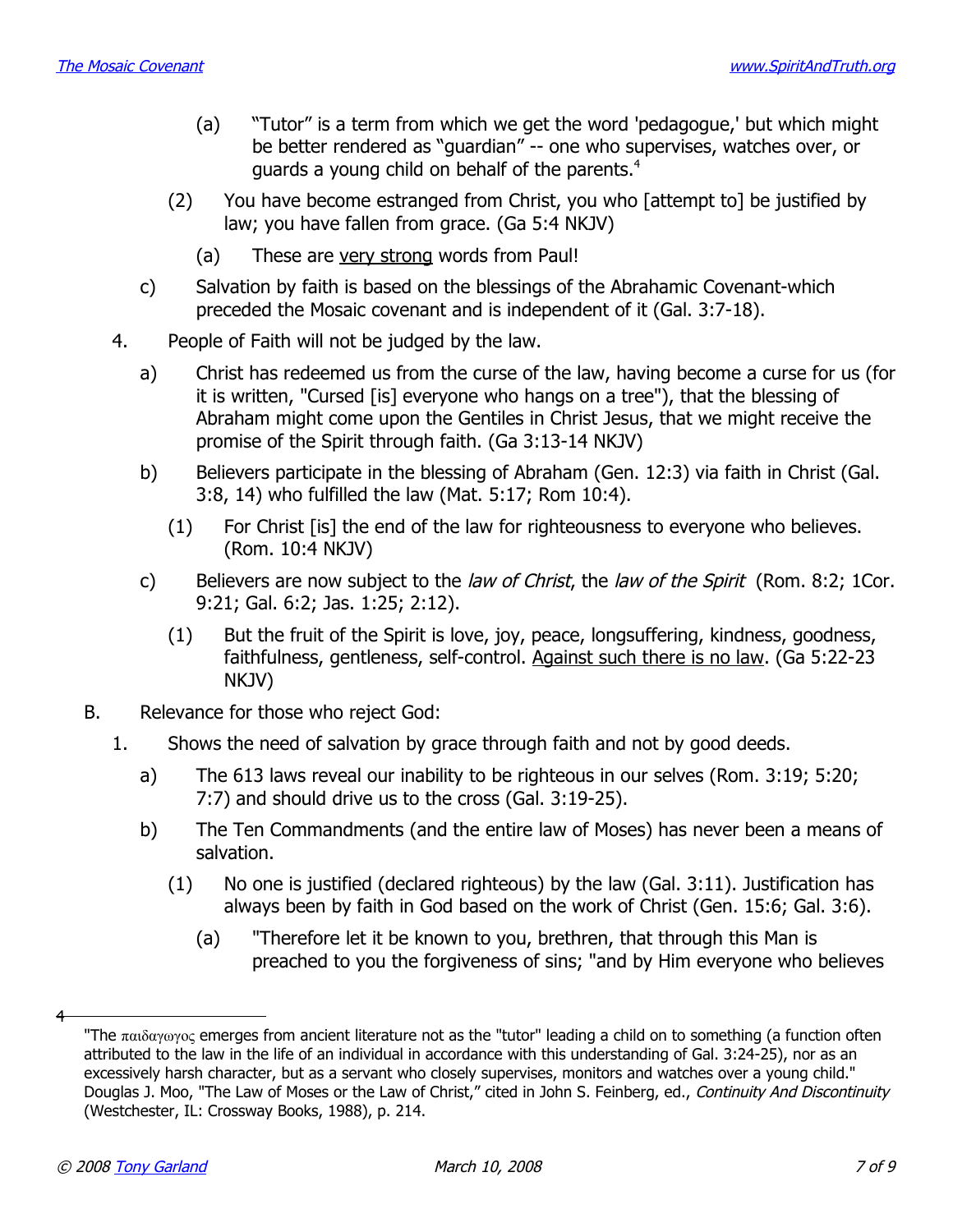is justified from all things from which you could not be justified by the law of Moses. (Ac 13:38-39 NKJV)

- (b) Therefore by the deeds of the law no flesh will be justified in His sight, for by the law [is] the knowledge of sin. (Rom. 3:20 NKJV)
- (c) [Is] the law then against the promises of God? Certainly not! For if there had been a law given which could have given life, truly righteousness would have been by the law. (Ga 3:21 NKJV)
- (2) Acceptance before God is not being a "goody two-shoes" because the requirement is perfection which we cannot achieve.
- (3) God-rejectors often are confused about why Christians attend church. Christians don't attend church to garner points with God as a good deed: they are in church because they recognize their sinful condition and their need of forgiveness which is only obtained by faith in Christ.
- 2. Standard of moral judgment for those who choose to stand on their own before God.
	- a) In Revelation, at the sounding of the seventh trumpet, the ark of His covenant is seen in Heaven:
		- (1) The nations were angry, and Your wrath has come, And the time of the dead, that they should be judged, ... Then the temple of God was opened in heaven, and the ark of His covenant was seen in His temple. And there were lightnings, noises, thunderings, an earthquake, and great hail. (Rev. 11:18-19)
		- (2) "Ark of His covenant" contains the stone tablets with the 10 Commandments which represent the entire law, but especially the moral law embodied by those ten.
		- (3) The seventh trumpet eventually triggers the final seven bowls of God's wrath. The seven angels carrying the seven bowls of wrath come forth from "the tabernacle of the testimony" in heaven (Rev. 15:5).

### **VIII. The Mosaic Covenant As A Dividing Line**

- A. Every man has one choice. Either:
	- 1. Stand in your own righteousness before God—an insufficient righteousness.
		- a) Insufficient in relation to the "Big Ten" (Commandments).
		- b) Insufficient in relation to the additional 603 commands.
		- c) Insufficient of the purity of heart and motives which God evaluates as revealed by Jesus in the Sermon on the Mount (Mat. 5).
			- (1) "You have heard that it was said to those of old, 'You shall not commit adultery.' "But I say to you that whoever looks at a woman to lust for her has already committed adultery with her in his heart." (Mt 5:27-28 NKJV)